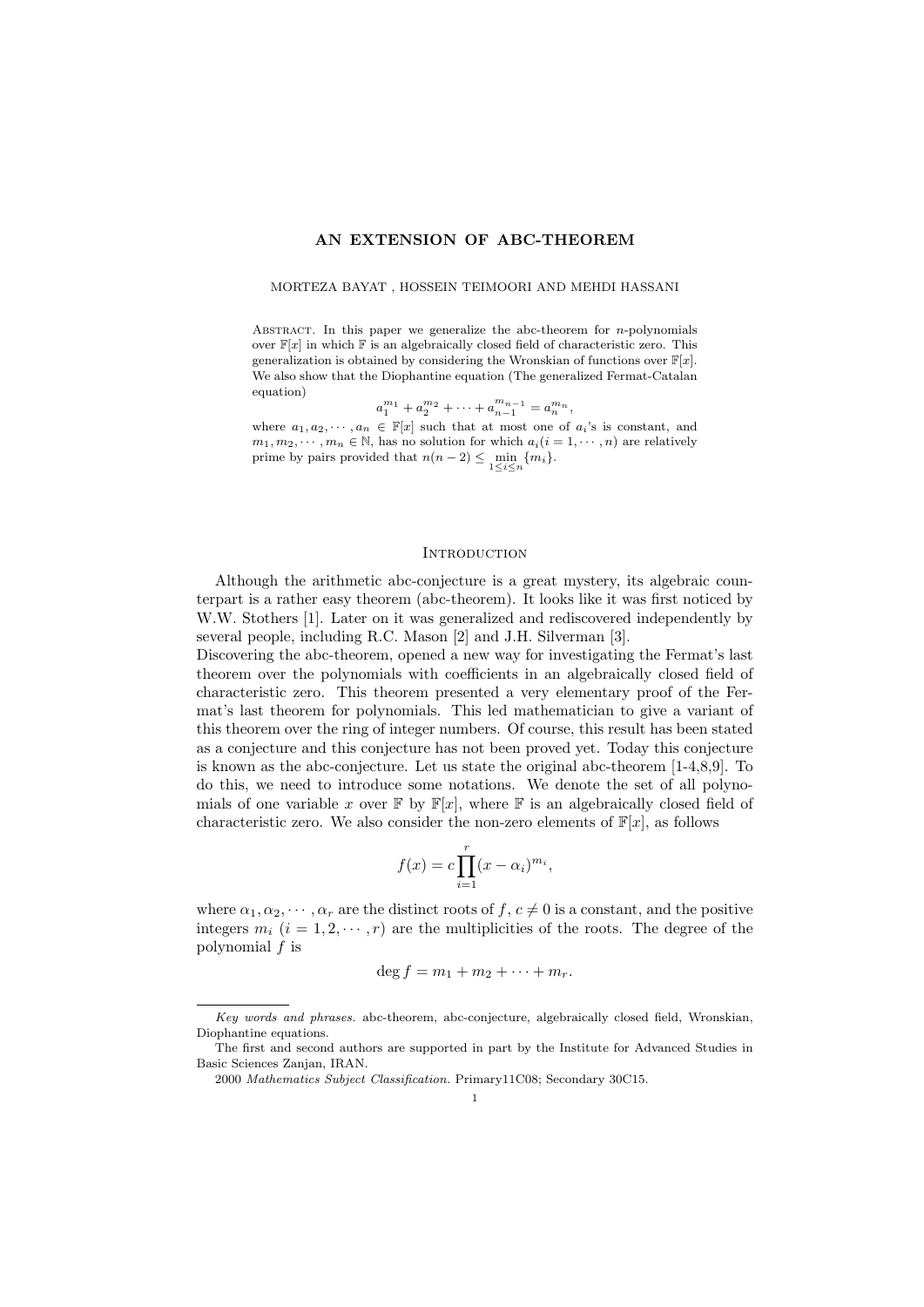The number of distinct roots of *f* will be denoted by  $n_0(f)$ . Thus, we have  $n_0(f)$ *r*. If *f,g* are two nonzero polynomials, then in general

$$
n_0(fg) \le n_0(f) + n_0(g),
$$

and the equality holds whenever  $f, g$  are relatively prime. Now, we state the abctheorem.

The abc-Theorem (Stothers, Mason, Silverman). Let  $a, b, c \in \mathbb{F}[x]$  be non*constant relatively prime polynomials satisfying*  $a + b = c$ *. Then* 

 $\max\{\deg a, \deg b, \deg c\} \leq n_0(abc) - 1.$ 

The similar result for the ring of integers is well-known as the abc-conjecture. This conjecture has been stated by Oesterle and Masser [5,6] in 1986.

The abc-Conjecture (Oesterle, Masser). *Given*  $\varepsilon > 0$ , there exists a constant  $C(\varepsilon)$  *such that for all*  $a, b, c \in \mathbb{Z}$  *whit*  $a + b = c$ *, we have the inequality* 

 $\max\{|a|, |b|, |c|\} \leq C(\varepsilon)(N_0(abc))^{1+\varepsilon}$ 

*in which*  $N_0(abc)$  *denotes the radical of abc. By radical function we mean* 

$$
N_0(n) = \prod_{p|n} p \qquad (p \text{ is prime and } n \in \mathbb{N}).
$$

Note that Stewart and Tijdeman gave some lower bounds for  $C(\varepsilon)$  (cf [7]).

# Generalizing ABC-Theorem

Now, we generalized the abc-theorem for *n*-functions. To do this, we need the following lemmas:

**Lemma 1.** *Suppose*  $f$  *is a nonzero polynomial in*  $\mathbb{F}[x]$ *. Then, we have* 

(1) 
$$
\deg f - m.n_0(f) \leq \deg(f, f', \cdots, f^{(m)}),
$$

*where*  $(f, f', \dots, f^{(m)})$  *is the greatest common divisor of*  $f, f', \dots, f^{(m)}$ *.* 

Needless to say that the derivative is considered as a purely algebraic operator over the elements of  $\mathbb{F}[x]$ . However, all known rules for derivatives in calculus text book can be easily proved by means of simple algebraic tools.

*Proof of Lemma 1.* Suppose  $f(x) = c \prod_{i=1}^{r} (x - \alpha_i)^{m_i}$ , in which  $\alpha_1, \alpha_2, \cdots, \alpha_r$ are the distinct roots of f with multiplicities  $m_1, m_2, \cdots, m_r$  respectively. **Case I.** Suppose for any  $i(1 \leq i \leq r)$  we have  $m_i \leq m$ . Then we get

$$
\deg f = \sum_{i=1}^r m_i \le mr = m.n_0(f) \le m.n_0(f) + \deg(f, f', \dots, f^{(m)}).
$$

**Case II.** Now, we suppose that there exists an *i* such that  $m_i > m$ . Therefore, we have

$$
(x - \alpha_i)^{m_i - m} | f^{(j)}
$$
  $(j = 0, 1, \dots, m),$ 

and consequently.

$$
(x-\alpha_i)^{m_i-m}\big|\,(f,f',\cdots,f^{(m)}).
$$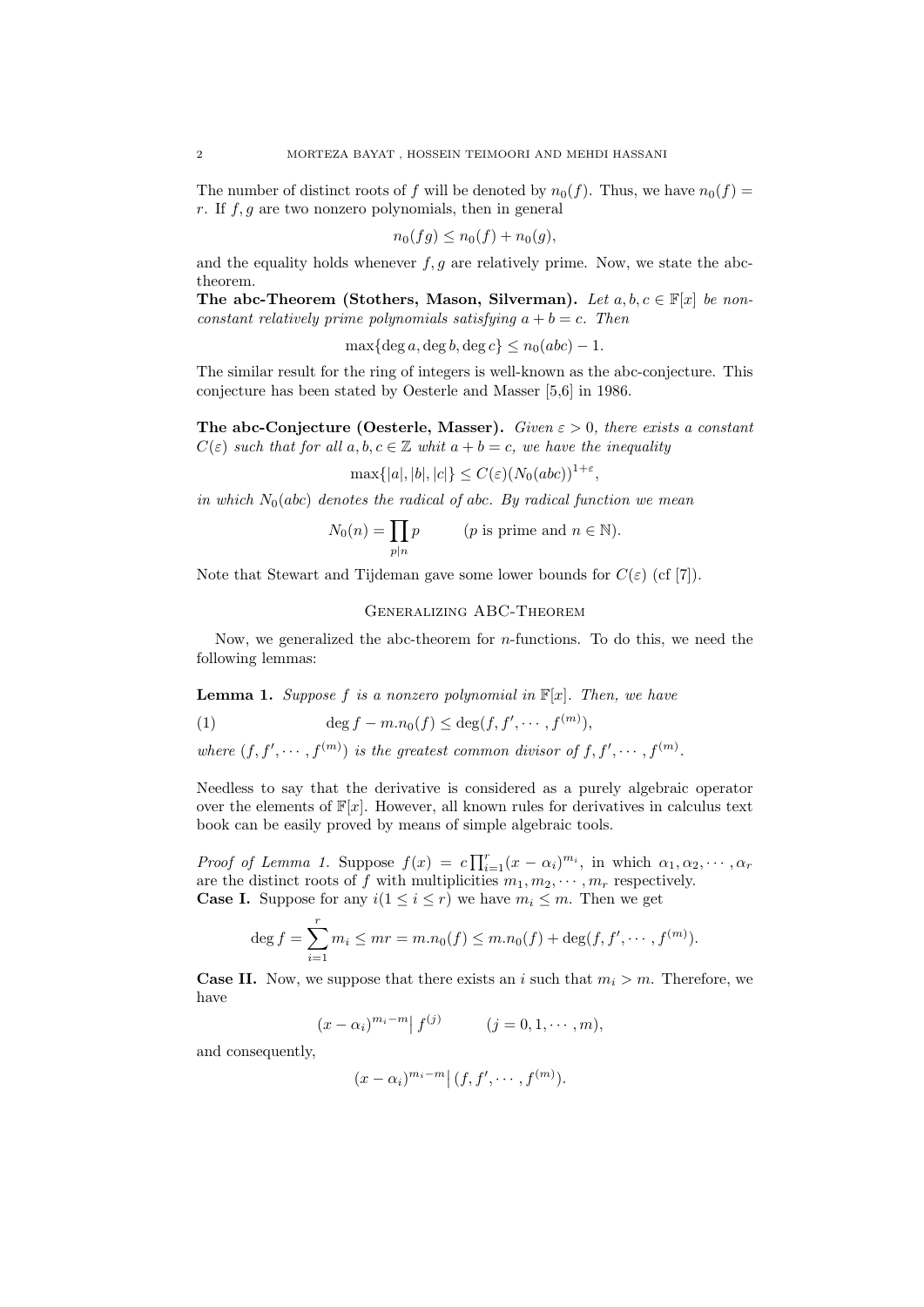It is clear to see that,

$$
\prod_{\substack{0 < m_i - m \\ 1 \leq i \leq r}} (x - \alpha_i)^{m_i - m} \big| (f, f', \cdots, f^{(m)}).
$$

Considering the degrees of the both sides of the above result, we obtain

$$
\sum_{\substack{0 < m_i - m \\ 1 \leq i \leq r}} (m_i - m) \leq \deg(f, f', \cdots, f^{(m)}).
$$

Since

$$
\sum_{i=1}^{r} (m_i - m) \le \sum_{\substack{0 < m_i - m \\ 1 \le i \le r}} (m_i - m),
$$

we get

$$
\sum_{i=1}^r (m_i - m) \le \deg(f, f', \cdots, f^{(m)}),
$$

or equivalently

$$
\deg f - m.n_0(f) \le \deg(f, f', \cdots, f^{(m)}),
$$

and this completes our proof.

**Remark 1.** If  $char(\mathbb{F}) = 0$ , then we conclude that

$$
\deg f - m.n_0(f) \le \deg(f, f^{(m)}) = \sum_{\substack{0 < m_i - m \\ 1 \le i \le r}} (m_i - m).
$$

**Definition 1.** Let  $f_1, f_2, \dots, f_n$  be functions over the ring  $\mathbb{F}[x]$ . The Wronskian *of these functions is defined by,*

$$
W[f_1, f_2, \cdots, f_n] = \det \left| f_j^{(i-1)} \right|_{1 \le i, j \le n}
$$

*.*

**Lemma 2.** *If* char( $\mathbb{F}$ ) = 0 *and*  $f_1, f_2, \cdots, f_n$  *be linearly independent functions over*  $\mathbb{F}$  in  $\mathbb{F}[x]$ , then there exists an element  $x$  in  $\mathbb{F}$ , such that  $W[f_1, f_2, \dots, f_n](x) \neq 0$ *i.e.*  $W[f_1, f_2, \cdots, f_n](x)$  *is a nonzero polynomial*). *Proof.* Suppose for every  $x \in \mathbb{F}$ , we have

$$
W[f_1, f_2, \cdots, f_n](x) = 0.
$$

Therefore, there are constant numbers  $c_i(i = 1, 2, \dots, n)$  in  $\mathbb{F}$ , such that at least one of these *c<sup>i</sup>* is nonzero and

$$
c_1\left(\begin{array}{c}f_1(x)\\f'_1(x)\\ \vdots\\f_1^{(n-1)}(x)\end{array}\right)+\cdots+c_n\left(\begin{array}{c}f_n(x)\\f'_n(x)\\ \vdots\\f_n^{(n-1)}(x)\end{array}\right)=\left(\begin{array}{c}0\\0\\ \vdots\\0\end{array}\right),
$$

or

$$
c_1f_1(x)+\cdots+c_nf_n(x)=0,
$$

which is a contradiction with the linearly independence of  $f_1, f_2, \cdots, f_n$ .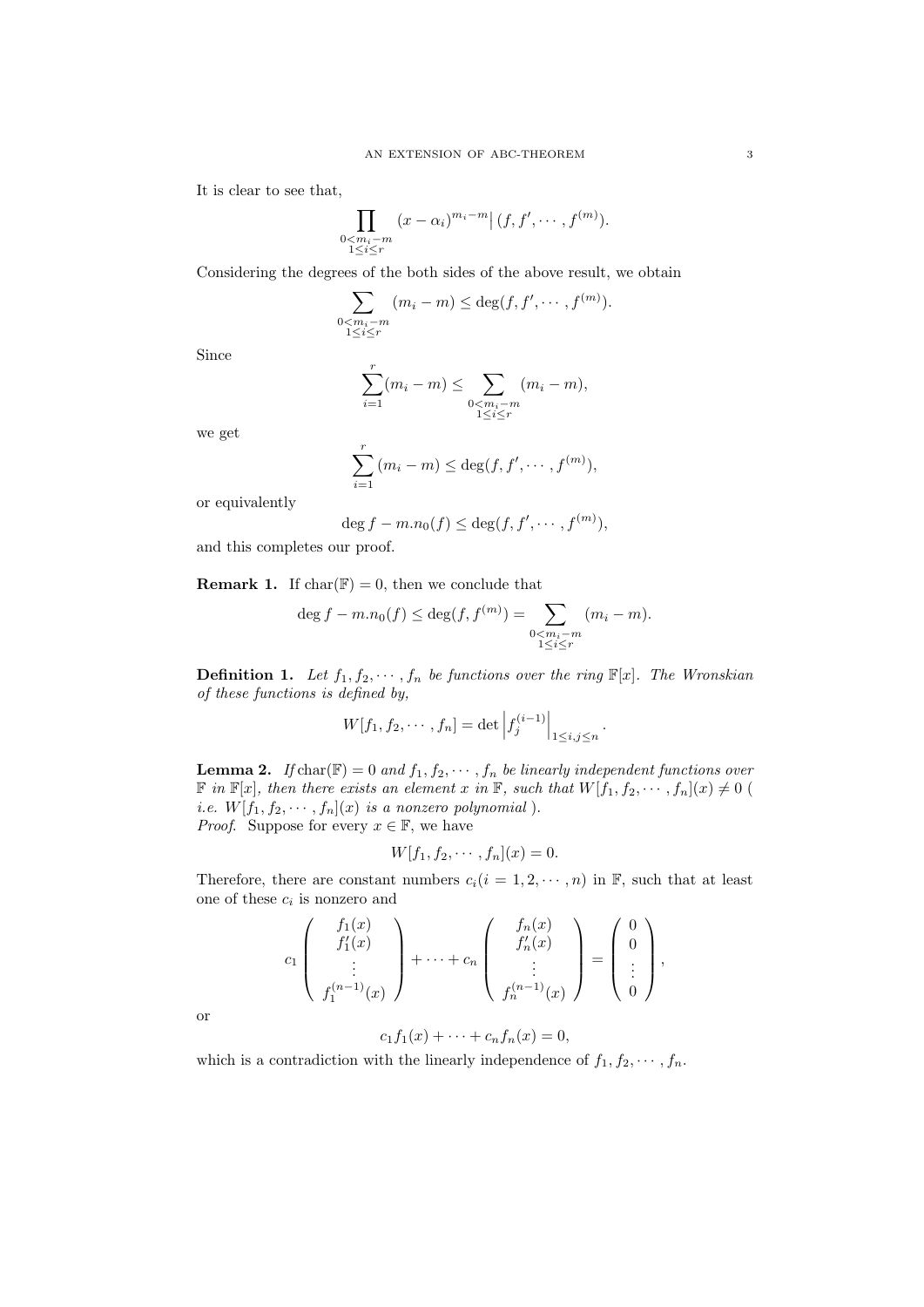**Lemma 3.** Suppose char( $\mathbb{F}$ ) = 0 *and*  $f_1, f_2, \cdots, f_n$  *are nonzero functions in*  $\mathbb{F}[x]$ *. Then, for*  $W[f_1, f_2, \cdots, f_n] \neq 0$ *, we have* 

(2) 
$$
\deg W[f_1, f_2, \cdots, f_n] \leq \deg(f_1 f_2 \cdots f_n) - \frac{n(n-1)}{2}.
$$

*Whenever* deg  $f_1 = \cdots = \deg f_n$ *, we get* 

(3) 
$$
\deg W[f_1, f_2, \cdots, f_n] \leq \deg(f_1 f_2 \cdots f_n) - \frac{n(n-1)}{2} - 1.
$$

*Proof*. We proceed it by mathematical induction on *n*. The initialization step  $n = 1$ , is clear. Suppose it holds for  $n - 1$  nonzero functions. By expanding the Wronskian determinant  $W[f_1, f_2, \cdots, f_n]$  with respect to the first row, we obtain

(4) 
$$
W[f_1, f_2, \cdots, f_n] = \sum_{i=1}^n (-1)^{i+1} f_i W[f'_1, \cdots, f'_{i-1}, f'_{i+1}, \cdots, f'_n].
$$

We have the following inequality for degrees

$$
\deg W[f_1, f_2, \cdots, f_n] \le \max_{1 \le i \le n} {\deg f_i + \deg W[f'_1, \cdots, f'_{i-1}, f'_{i+1}, \cdots, f'_n]},
$$

and since  $W[f_1, f_2, \cdots, f_n] \neq 0$ , there exists an *i* such that the right-hand side has the greatest degree, namely

(5) 
$$
\deg W[f_1, f_2, \cdots, f_n] \leq \deg f_i + \deg W[f'_1, \cdots, f'_{i-1}, f'_{i+1}, \cdots, f'_n].
$$

Now, considering the induction hypothesis for the set of  $(n-1)$ -functions

$$
f'_1, \cdots, f'_{i-1}, f'_{i+1}, \cdots, f'_n,
$$

we get

$$
\deg W[f'_1, \cdots, f'_{i-1}, f'_{i+1}, \cdots, f'_n] \leq \deg(f'_1 \cdots f'_{i-1} f'_{i+1} \cdots f'_n) - \frac{(n-1)(n-2)}{2}
$$
  
(6)  

$$
\leq \deg(f_1 \cdots f_{i-1} f_{i+1} \cdots f_n) - \frac{n(n-1)}{2}.
$$

Finally, by (5) and (6), we have

$$
\deg W[f_1, f_2, \cdots, f_n] \leq \deg(f_1 f_2 \cdots f_n) - \frac{n(n-1)}{2}.
$$

For proving (3), it is necessary to show that after expanding the determinant of  $W[f_1, f_2, \dots, f_n]$ , the term with the highest degree is vanished. We prove this by induction on *n*, with  $n \geq 2$ . First we investigate the case  $n = 2$ . Since deg  $f_1 =$ deg  $f_2$ , we have  $f_1(x) = a_k x^k + P(x)$  and  $f_2(x) = b_k x^k + Q(x)$ , where  $P(x)$  and  $Q(x)$  are two polynomials of degree at most  $(k-1)$ . So, we have

$$
W[f_1, f_2] = \begin{vmatrix} a_k x^k + P(x) & b_k x^k + Q(x) \\ ka_k x^{k-1} + P'(x) & kb_k x^{k-1} + Q'(x) \end{vmatrix}
$$
  
=  $a_k x^k Q'(x) + kb_k x^{k-1} P(x) - b_k x^k P'(x) - ka_k x^{k-1} Q(x).$ 

Now, assume its validity for any arbitrary  $(n - 1)$ -functions. Then the proof is straight forward considering the relation (4). Now, we are ready to state our main result

**Theorem 1.** Let  $f_n = f_1 + f_2 + \cdots + f_{n-1}$ , in which  $f_i$ 's are relatively prime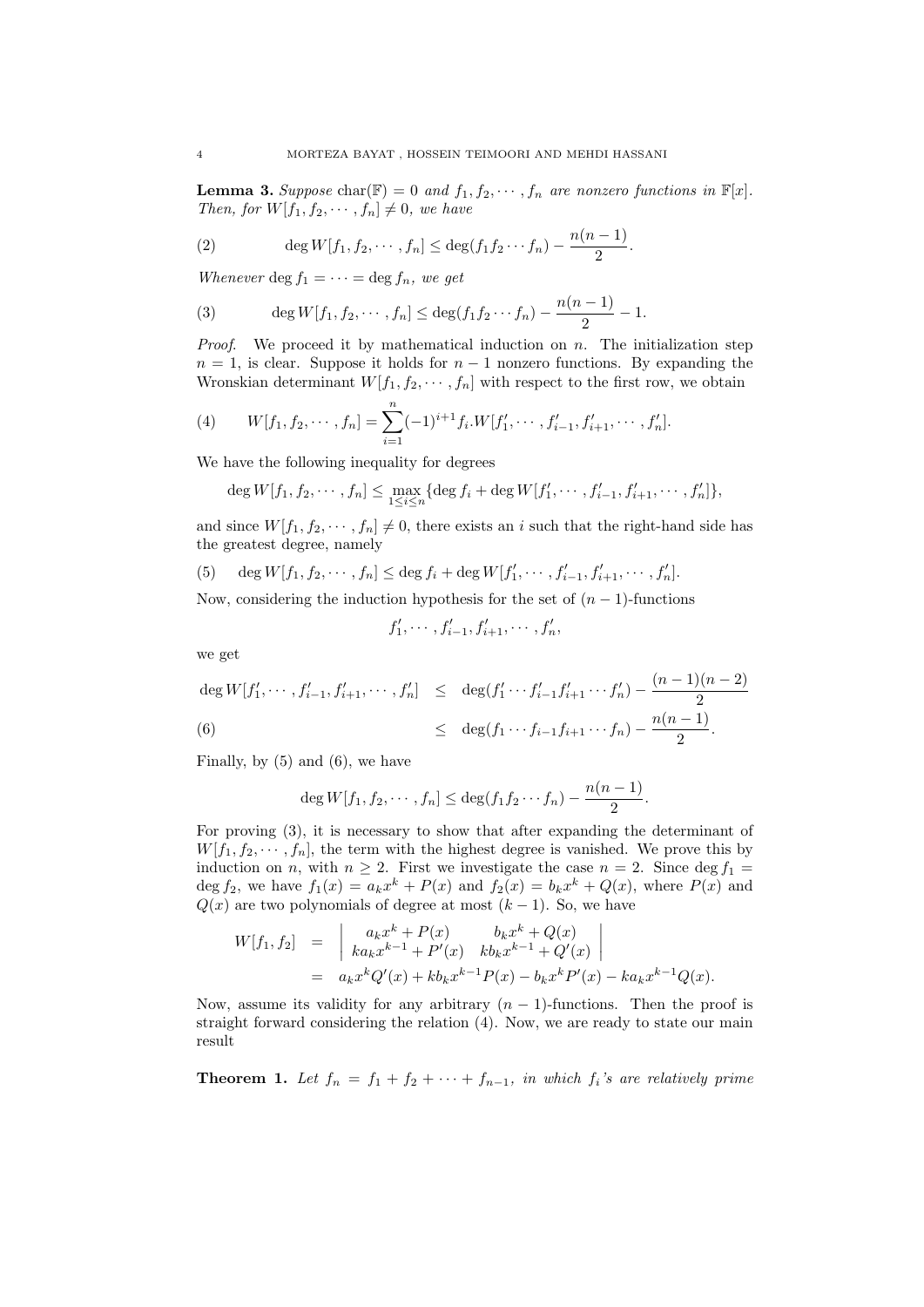*by pairs in*  $\mathbb{F}[x]$  *with* char( $\mathbb{F}$ ) = 0 *and at most one of them is constant. Then, we have*

(7) 
$$
\max_{1 \le i \le n} \deg f_i \le (n-2)n_0(f_1f_2\cdots f_n) - \frac{(n-1)(n-2)}{2},
$$

and also

(8) 
$$
\min_{1 \leq i \leq n} \deg f_i \leq (n-2)n_0(f_1f_2\cdots f_n) - \frac{(n-1)(n-2)}{2} - 1.
$$

*Proof.* For proving the first inequality, we distinguish between two cases. The proof of Case I, is analogous with [9, Theorem 1.2].

**Case I.** Let  $f_1, f_2, \cdots, f_{n-1}$  be linearly dependent over  $\mathbb{F}$ . Now, the proof proceeds by induction on *n*. For  $n = 3$ , it is true; considering the results in [1-4]. Assume that the theorem is true for all cases  $n', 3 \leq n' < n$ , and consider *n* polynomials. In equality  $f_n = f_1 + f_2 + \cdots + f_{n-1}$ , assume that  $f_i(i = 1, 2, \dots, n-1)$ , are linearly dependent over  $\mathbb{F}$ . Note that, at most one of the  $f_i(i = 1, 2, \dots, n-1)$ , is constant. Let  $\{f_{i_1}, \dots, f_{i_q}\}, q < n-1$ , be a maximal linearly independent subset of the  $f_i(i = 1, 2, \dots, n-1)$ . Since  $n-1 \geq 2$ , and  $f_j$ 's are relatively prime by pairs, it follows that  $q \geq 2$ . So each  $f_j, 1 \leq j \leq n-1$ ; *j* not one of the *i<sub>k</sub>*, is a linear combination of the  $f_{i_k}$ , of the form

(9) 
$$
f_j = \lambda_1 f_{i_1} + \cdots + \lambda_q f_{i_q},
$$

where the  $\lambda_k \in \mathbb{F}$ , and at least two of these  $\lambda_k$  are not zero. Using our inductive hypothesis we apply the theorem to (9). This yields that if  $\lambda_k \neq 0$ , then

$$
\deg f_{i_k} \le (q-1)n_0(f_j \prod_{k=1}^q f_{i_k}) - \frac{q(q-1)}{2},
$$

and so that

(10) 
$$
\deg f_{i_k} \leq (q-1)n_0(\prod_{i=1}^n f_i) - \frac{q(q-1)}{2}.
$$

Now, since at most one of  $f_i$  is a constant, i.e.  $n-1 \leq n_0 \left( \prod_{i=1}^n f_i \right)$ , we yield that

$$
(11) \quad (q-1)n_0\left(\prod_{i=1}^n f_i\right) - \frac{q(q-1)}{2} \le (n-2)n_0\left(\prod_{i=1}^n f_i\right) - \frac{(n-1)(n-2)}{2}.
$$

Now, using  $(10)$  and  $(11)$ , we have

(12) 
$$
\deg f_{i_k} \le (n-2)n_0(\prod_{i=1}^n f_i) - \frac{(n-1)(n-2)}{2}.
$$

From (9) the same estimate as in (12) follows for  $\deg f_j$ . Thus the theorem is proved for such  $f_j$  and  $f_{i_k}$ . Inserting all the relations of the from (9) into the right side of equality  $f_n = f_1 + f_2 + \cdots + f_{n-1}$ , yields an equation of the form

(13) 
$$
f_r = \kappa_1 f_{i_1} + \cdots + \kappa_q f_{i_q},
$$

where the  $\kappa_j \in \mathbb{F}$ . Moreover, if one of these  $\kappa_{\nu} = 0$ , then the corresponding  $f_{i_{\nu}}$ must be appeared in one of the equations (9) with a nonzero  $\lambda_{\nu}$ . Hence, (12) is established for this  $f_{i_{\nu}}$ . Finally, for those  $\kappa_{\nu} \neq 0$ , we treat (13) exactly as we did (9), (note that  $q + 1 < n$ ), and obtain the estimate (12) for deg  $f_{i_{\nu}}$ , and deg  $f_n$ . This completes the induction in this case.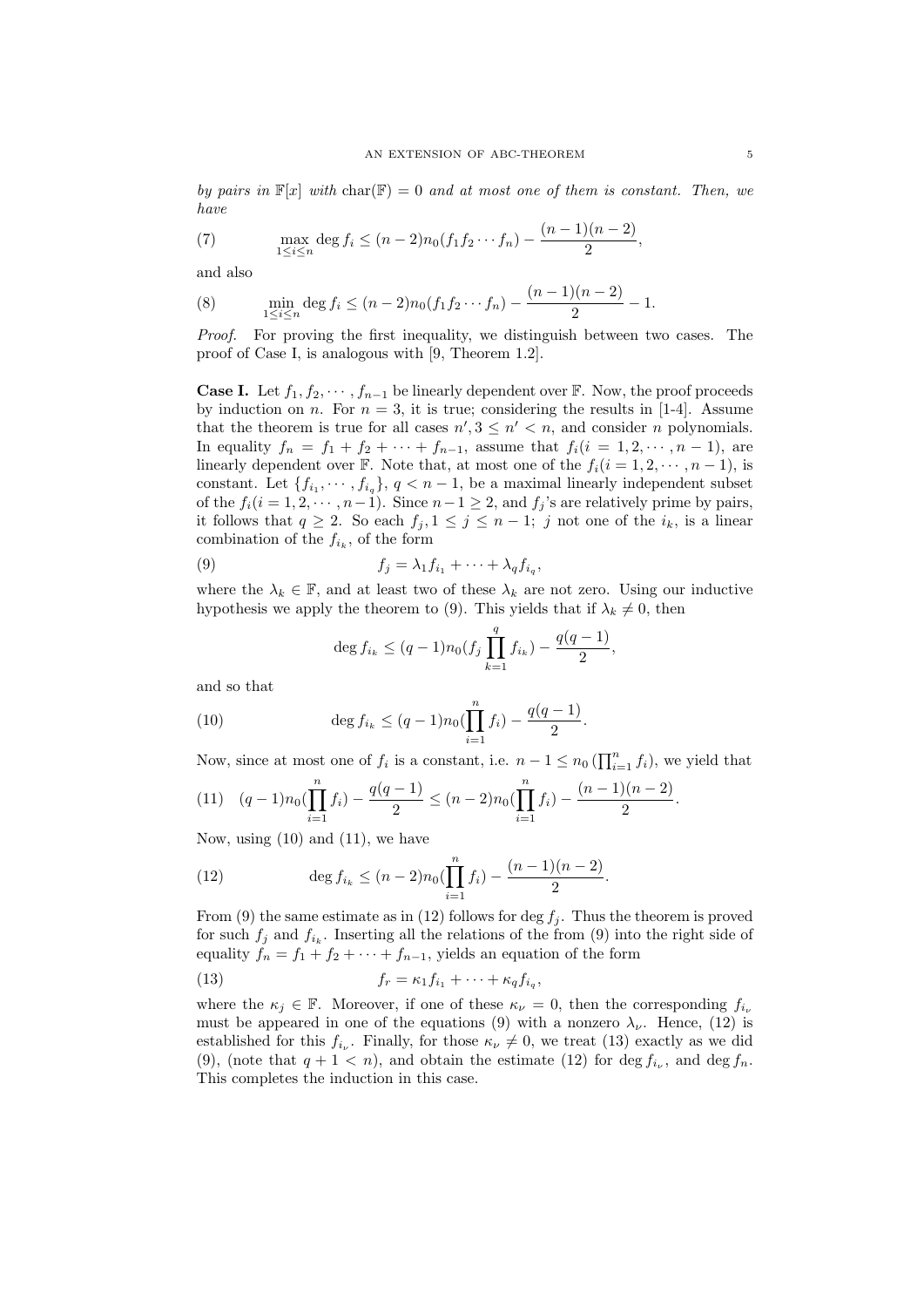**Case II.**  $f_1, f_2, \cdots, f_{n-1}$ , are linearly independent over  $\mathbb{F}$ . By using Lemma 2, we have  $W[f_1, f_2, \cdots, f_{n-1}] \neq 0$ . Without lost of generality, we suppose that  $f_n$ has the greatest degree, and therefore it is necessary to prove that

$$
\deg f_n \le (n-2)n_0(f_1f_2\cdots f_n) - \frac{(n-1)(n-2)}{2}.
$$

Considering the equality  $f_n = f_1 + f_2 + \cdots + f_{n-1}$ , we have

$$
W[f_1, \cdots, f_{n-2}, f_{n-1}] = W[f_1, \cdots, f_{n-2}, f_n].
$$

It can be easily seen for any  $i$   $(i = 1, \dots, n)$ ,

$$
(f_i, f'_i, \cdots, f_i^{(n-2)}) | W[f_1, \cdots, f_{n-2}, f_{n-1}].
$$

Since  $f_i$ 's are relatively prime by pairs, we conclude that  $(f_i, f'_i \cdots, f_i^{(n-2)})$ 's are relatively prime. So, we get

$$
\prod_{i=1}^n (f_i, f'_i, \cdots, f_i^{(n-2)}) \Big| W[f_1, \cdots, f_{n-2}, f_{n-1}].
$$

Now since  $W[f_1, \dots, f_{n-2}, f_{n-1}] \neq 0$ , we conclude that

$$
\sum_{i=1}^{n} \deg(f_i, f'_i, \cdots, f_i^{(n-2)}) \leq \deg W[f_1, \cdots, f_{n-2}, f_{n-1}].
$$

Using the relations  $(1)$  and  $(2)$ , we obtain

$$
\sum_{i=1}^{n} (\deg f_i - (n-2)n_0(f_i)) \le \deg(f_1 f_2 \cdots f_{n-1}) - \frac{(n-1)(n-2)}{2}
$$

or equivalently,

$$
\deg f_n \le (n-2)n_0(f_1f_2\cdots f_n) - \frac{(n-1)(n-2)}{2}.
$$

For proving (8), it is necessary to consider the case deg  $f_1 = \cdots = \deg f_n$ . Now the proof is clear using the relation (3).

Remark 2. In the case where the number of constant polynomials are more than one, the inequality (7) is not valid in general case. For example if  $f_1 = \cdots$  $f_5 = 1, f_6 = x$  and  $f_7 = x + 5$ , then it is not true. Indeed, finding similar inequality for the case that constant polynomials are more than one is an open question yet.

As an immediate result of the relation (7), we have:

Corollary 1. *With the assumption of the Theorem 1, we have*

$$
\deg(f_1f_2\cdots f_n) \le n(n-2)n_0(f_1f_2\cdots f_n) - \frac{n(n-1)(n-2)}{2}.
$$

**Corollary 2.** For  $n \geq 3$ , suppose  $f_1, f_2, \cdots, f_n$  are non-constant and relatively *prime by pairs. Then we obtain*

$$
\frac{1}{n-2} < \frac{n_0(f_1)}{\deg f_1} + \frac{n_0(f_2)}{\deg f_2} + \dots + \frac{n_0(f_n)}{\deg f_n}.
$$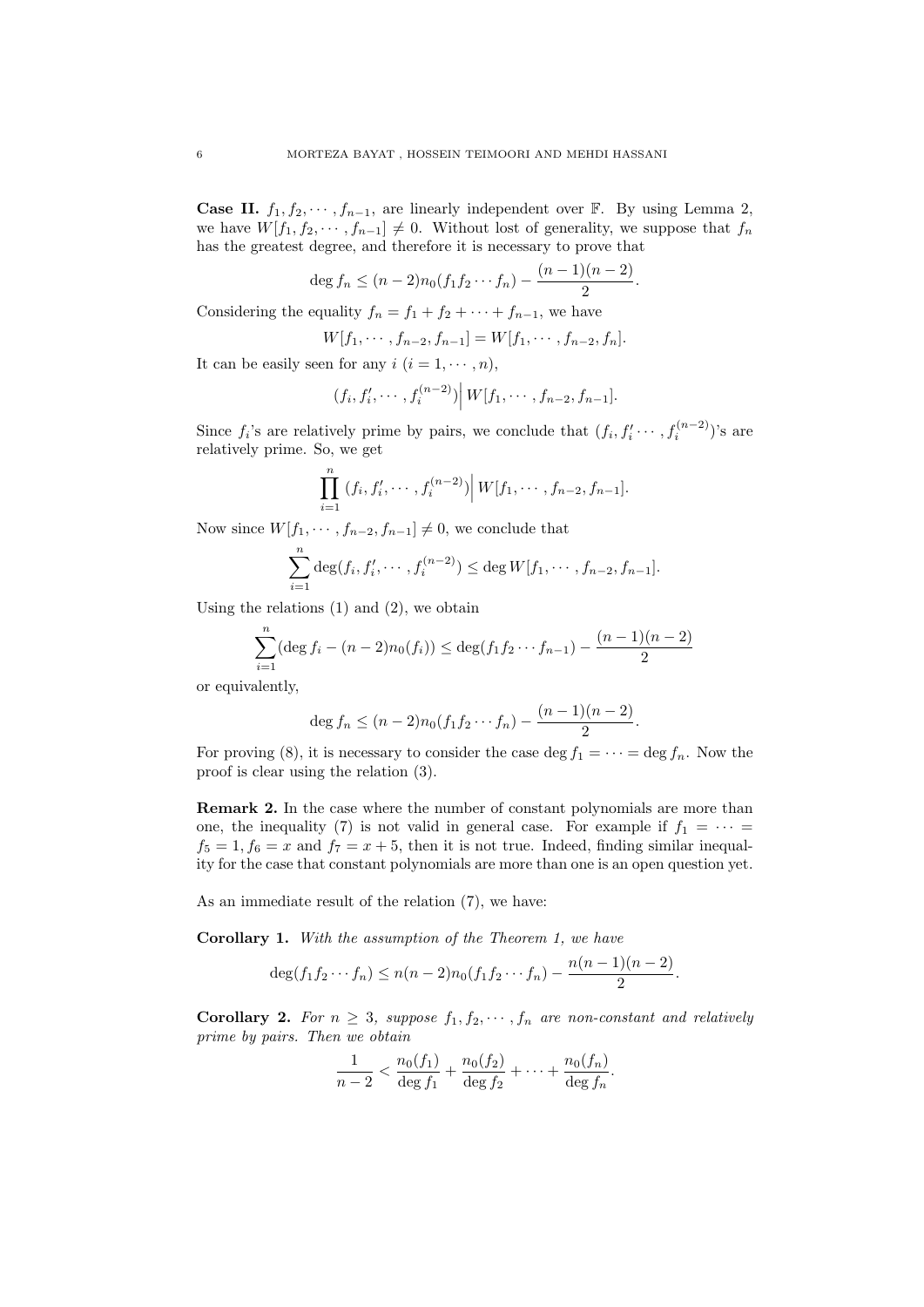*Proof.* Without loss of generality, we suppose that deg  $f_1 \leq \cdots \leq \deg f_n$ . Applying Theorem 1, yields

$$
\deg f_n < (n-2)(n_0(f_1) + \cdots + n_0(f_n)).
$$

Dividing the both sides of the above inequality by  $(n-2)$  deg  $f_n$ , completes the proof.

# Application to the generalized Fermat-Catalan Equation

Now, we deal with the generalized Fermat-Catalan equation [8].

Theorem 2. *Consider the generalized Fermat-Catalan equation as follows*

(14) 
$$
a_1^{m_1} + a_2^{m_2} + \cdots + a_{n-1}^{m_{n-1}} = a_n^{m_n},
$$

*in which*  $a_1, a_2, \dots, a_n$  *are elements of*  $\mathbb{F}[x]$  *whit* char( $\mathbb{F}) = 0$ , *such that they are relatively prime by pairs and at most one of ai's is constant. Then the equation* (14) *with condition*  $n(n-2) \leq m = \min_{1 \leq i \leq n} \{m_i\}$  *has no solution in*  $\mathbb{F}[x]$ *.* 

*Proof.* Suppose  $f_1 = a_1^{m_1}, f_2 = a_2^{m_2}, \cdots, f_n = a_n^{m_n}$ . These functions satisfy the conditions of Theorem 1. Thus we have

(15) 
$$
\deg(a_1^{m_1}a_2^{m_2}\cdots a_n^{m_n}) \le n(n-2)n_0(a_1^{m_1}\cdots a_n^{m_n}) - \frac{n(n-1)(n-2)}{2}
$$
.

We also have,

(16) 
$$
m \deg(a_1 a_2 \cdots a_n) \leq \deg(a_1^{m_1} a_2^{m_2} \cdots a_n^{m_n}),
$$

and

(17) 
$$
n_0(a_1^{m_1}a_2^{m_2}\cdots a_n^{m_n}) = n_0(a_1a_2\cdots a_n) \leq \deg(a_1a_2\cdots a_n).
$$

Now considering the both relations (15)-(17), we get

(18)  $m \deg(a_1 a_2 \cdots a_n) \le n(n-2) \deg(a_1 a_2 \cdots a_n) - \frac{n(n-1)(n-2)}{2},$ 

or equivalently,

(19) 
$$
(m - n(n - 2)) \deg(a_1 a_2 \cdots a_n) \leq -\frac{n(n-1)(n-2)}{2}.
$$

The last inequality result in  $m - n(n - 2) < 0$ , which is in contradiction with our theorem's hypothesis. Therefore, we conclude that the Diophantine equation (14) has no solution in  $\mathbb{F}[x]$ .

Of course, there is in [10] a natural extension of the above result for several variables using the generalized Wronskian.

Acknowledgment. The authors thanks J. Browkin for his interesting suggestions about the abc-conjecture.